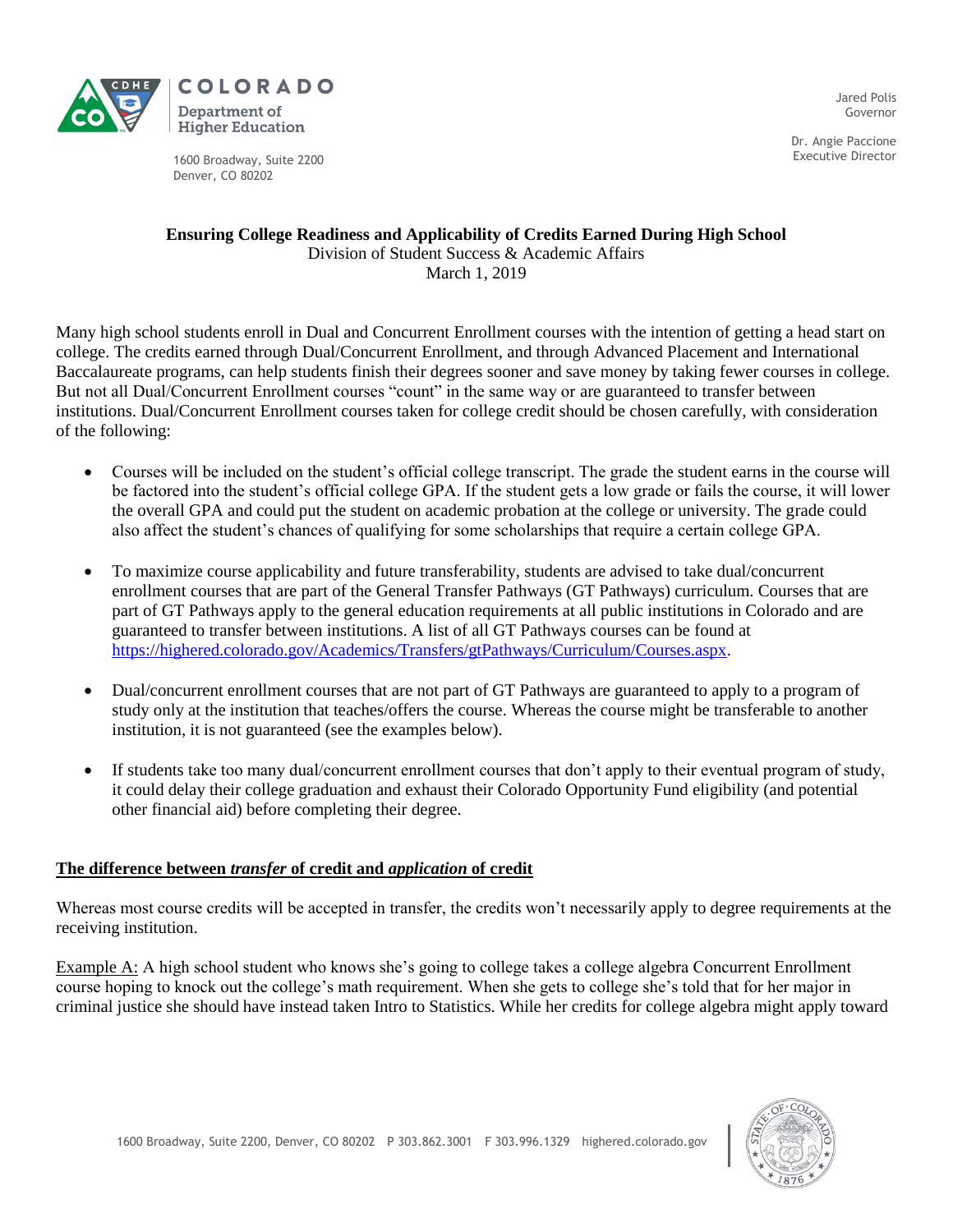general education requirements or count as elective credit, she has to "retake college math" because she needs Intro to Statistics to meet the degree requirements for her major. Now it will take her longer to complete her degree when she was hoping to reduce time to completion through Concurrent Enrollment.

Example B: A high school student who loves history takes AP History and IB History (and passes the exams with high enough scores to earn college credit), and she also takes a Concurrent Enrollment history course. She now has 9 credits of college-level history. BUT, only 3 of those credits are guaranteed to apply to degree requirements, because GT Pathways (the general education core of most AA/AS/BA/BS degrees) only requires 3 credits of history. The remaining 6 might be applied as elective credit, but it's not guaranteed. That is, the student may have thought she was getting 9 credits closer to attaining a college degree but only 3 of those credits are guaranteed to apply.

Example C: A student completes Career and Technical Education (CTE) courses through Concurrent Enrollment. However, the student decides to pursue an academic degree (AA/AS/BA/BS) after high school graduation. Not very many CTE courses will apply to academic degrees, and as a result, the courses will not assist the student in graduating sooner.

## **Taking the right math course**

As noted in the example above, different college majors have different math requirements. Some majors require college algebra or calculus, some require statistics, and some require a different kind of math course designed specifically for programs in the arts and humanities.

At the same time, depending on the major, a higher score may be required on the new SAT or another test to signal that a student is "college-ready" in math. For example, while a score of 500 or more on the new SAT indicates readiness for "Quantitative Reasoning" or "Mathematics for the Liberal Arts" (the math courses required in many arts and humanities degrees), a score higher than 500 is needed to indicate readiness for the math required in most STEM, business, and health sciences degrees, and these cut scores vary by institution.

College math courses (also referred to as "math pathways") usually vary by the type of degree program, as follows:

- **Career and Technical Education (CTE)**: The college-level mathematics course is often contextualized in the vocation, such as "Technical Mathematics". (These are usually certificates, A.A.S. degrees, and B.A.S. degrees.) SAT score requirement: 500 or higher.
- **Arts & Humanities**: The college-level mathematics course is usually called something like "Math for the Liberal Arts" or "Quantitative Reasoning" for degrees in fields like art, English, history and philosophy. (These are usually B.A. and B.S. degrees.) SAT score requirement: 500 or higher.
- **Social & Behavioral Sciences**: The college-level mathematics course is usually "Introduction to Statistics" for degrees in the social and behavioral sciences, such as anthropology, criminal justice, psychology, and sociology. (These are usually B.A. and B.S. degrees.) SAT score requirement: 500-550, depending on the selectivity level of the institution.
- **STEM, Business, & Health Sciences**: The college-level mathematics course is usually "Calculus I" for degrees in science, technology, engineering, and math (STEM); many business degrees; and certain health science degrees like audiology, nursing, and public health. (These are usually B.A. and B.S. degrees.) SAT score requirement: 550- 610 for College Algebra and Pre-Calculus; 640-760 for Calculus I – both ranges depending on the selectivity level of the institution.